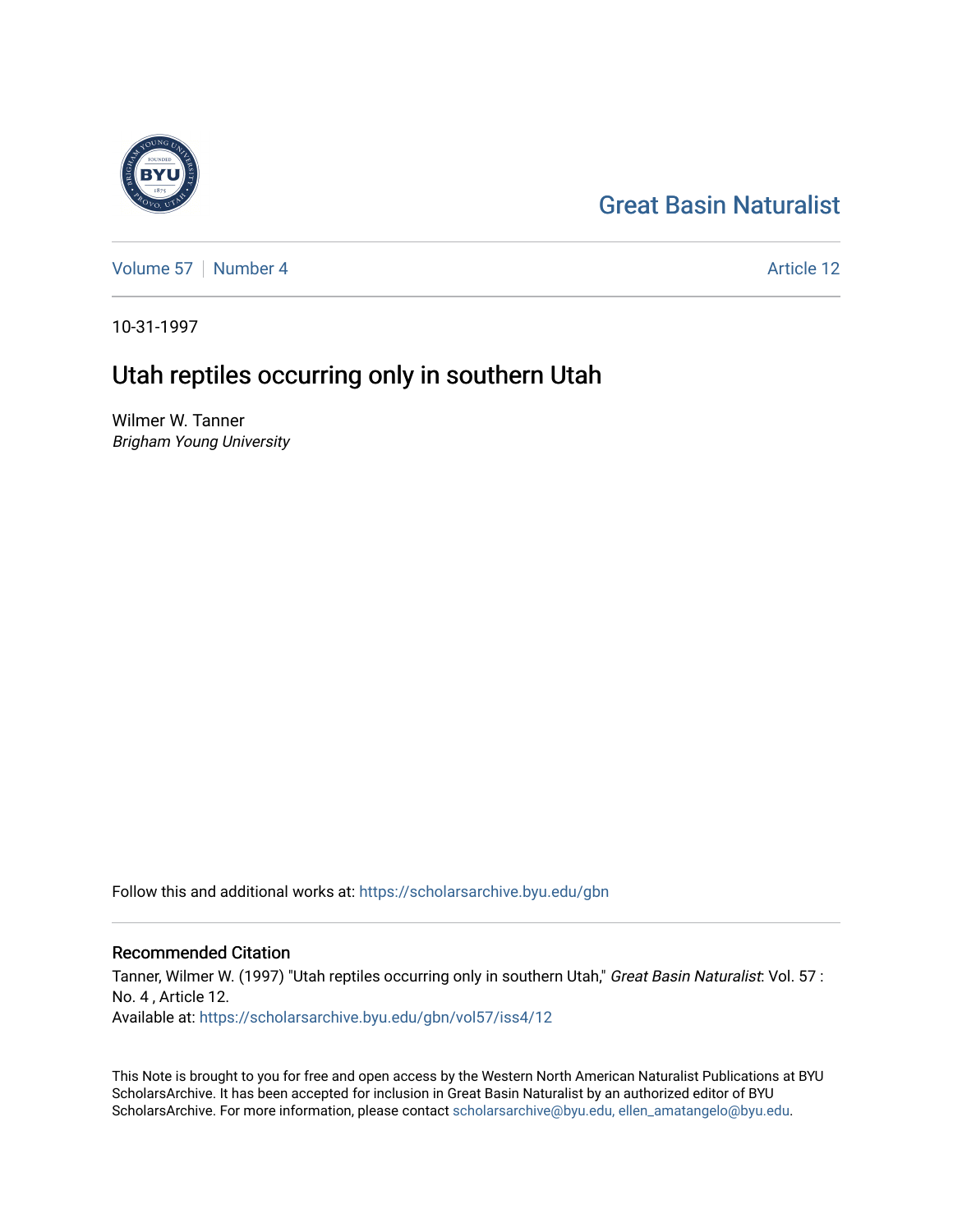Great Basin Naturalist 57(4), © 1997, pp. 369-370

# UTAH REPTILES OCCURRING ONLY IN SOUTHERN UTAH

Wilmer W. Tanner<sup>1</sup>

*Key words: reptiles, Utalt, Mojave Desert.*

In 1935 Dr. Vasco M. Tanner published a list of reptile species that were known to occur in Utah. The list included 40 species, 12 of which were known only from Washington County. A previous study by Woodbury (1931) listed 39 known species for Utah and his recently described subspecies, *Crotalus confluentus concolor.* The Tanner study listed for the first time the worm snake *Leptotyphlops humilis* for Utah, and noted that the southwestern corner of Utah is a habitat distinctly different from other parts of the state. Actually, the southwestern corner is a part of the Mojave Desert, and the reptile fauna extends from this corner of Utah southwest into the deserts of Arizona, Nevada, and California. Both the Woodbury and Tanner reports list probable species that may occur in southern Utah. Tanner lists *Diposaurus d. dor* $salis, Uta$  *graciosa, Heterodon nasicus, Micrurus euryxanthus,* and *Kioosternon jlavescens.* Both list *Holbrookia maculota approximaris,* but there is still some doubt that it occurs in southeastern Utah. In spite of collecting done since these reports were published, none of Woodbury's or Tanner's prohable species have been found in the state.

Arizona elegans eburnata Klauber 1946. Collected by L.M. Klauber near St. George, Utah.

*Crotalus scutulatus* Kennicott 1947. Collected by A. M. Woodbury on Beaver Dam slope.

*Crotalus miltchelli pyrrhus* Cope 1960. Collected by w.w. Tanner and G.w. Robison, west of Castle Rock on Beaver Dam slope.

*Arizona elegans philipi* Klauber 1964. Collected by W.W. Tanner near Lone Rock, Kane County, Utah.

*Phyllorhynchus decurtatus perkinsi* Klauber 1995. Collected by Russel Bazette on road 1/2 mile north of Arizona-Utah state line, Beaver Dam slope, Utah.

Since these early lists were published, many reptile specimens have been added to collections, including 7 to be added to the Utah list:

*Xantusia vigilis* Baird. Collected by Margaret Starey 1940, near Castle Cliff, Beaver Dam slope, Washington County, Utah.

*Trionyx spinijera emoryi* Agassiz 1977. Collected by G.Y. Roby and E.G. Loveless near the Virgin River approximately 4 miles north of St. George, Utah.

These species have all entered through the

southwestern corner of Utah. *Arizona elegans* and *Xantusia vigilis,* and perhaps others, may have been in Utah for a long time, but not previously observed. The remaining species may be recent entrants. Why new species are entering is explainable on the basis of temperature increases. An examination of Utah climatic records for the past 50 yr (Utah State Weather Station, Logan, Utah) provided by Donald T. Jensen, director, indicates that there has been a slow warming of this desert area in recent years. These records place the slow increase in minimum and not maximum daily temperatures. The new reptile immigrants except for *Trionyx* are all evening or night foragers and would benefit from warmer and perhaps longer warm evenings. The continued expansion of the range by night foragers indicates that we may still be in the realm of postglacial warming (Wells and Jorgenson 1964). Altbough published temperature records for southeastern Utah are not available, the occurrence of reptile species, such as *Tharnnophis cyrtopsis, Elaphe gutlata,* and probably *Holbrookia maculata*, now in the four corners area of Utah, suggests that this area has also been invaded by reptiles from the south and southeast.



 $1$ M.L. Bean Life Science Museum, Brigham Young University, Provo, UT 84602.